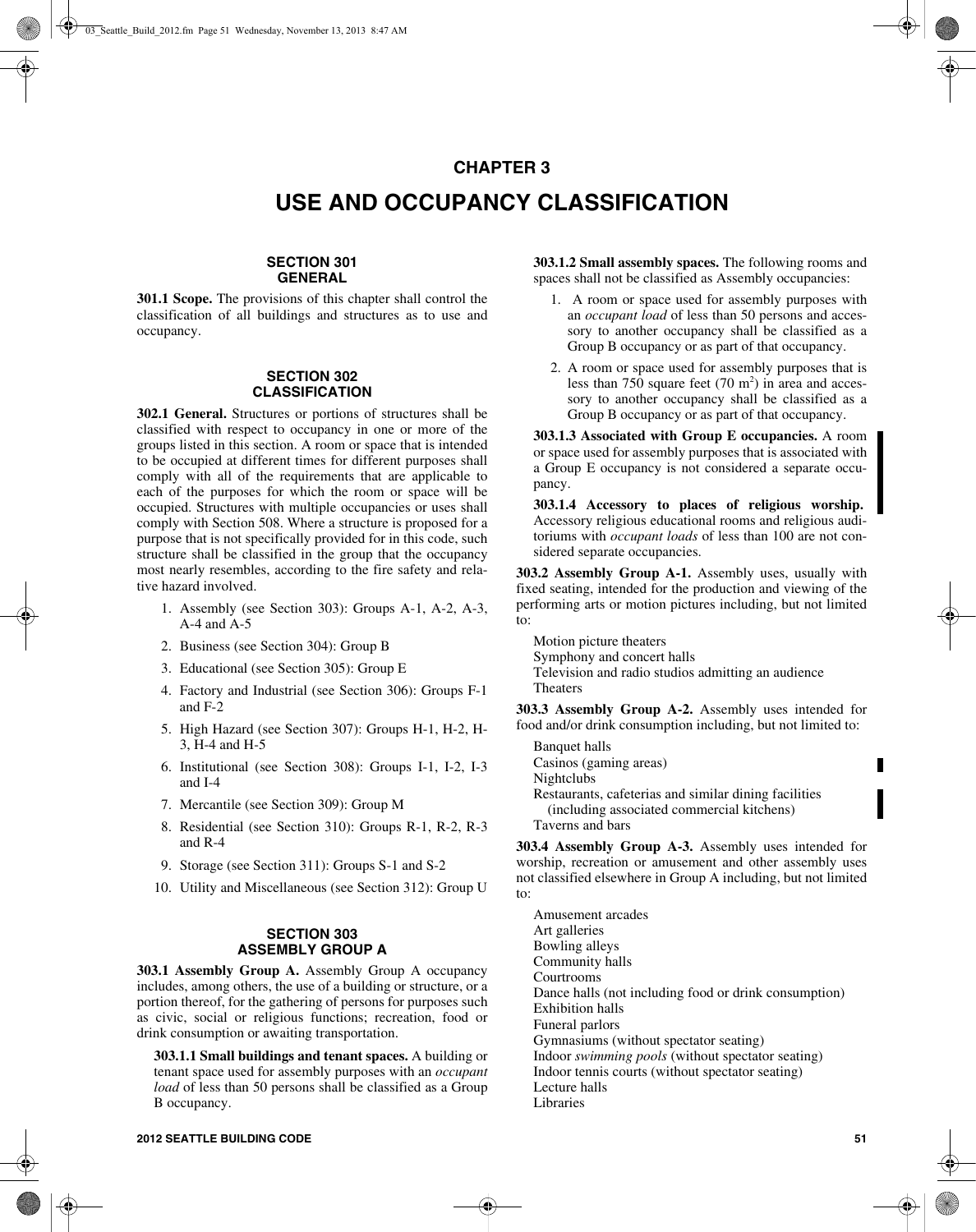Museums *Places of religious worship* Pool and billiard parlors Waiting areas in transportation terminals

**303.5 Assembly Group A-4.** Assembly uses intended for viewing of indoor sporting events and activities with spectator seating including, but not limited to:

Arenas Skating rinks *Swimming pools* Tennis courts

**303.6 Assembly Group A-5.** Assembly uses intended for participation in or viewing outdoor activities including, but not limited to:

Amusement park structures *Bleachers Grandstands* Stadiums

## **SECTION 304 BUSINESS GROUP B**

**304.1 Business Group B.** Business Group B occupancy includes, among others, the use of a building or structure, or a portion thereof, for office, professional or service-type transactions, including storage of records and accounts. Business occupancies shall include, but not be limited to, the following:

Airport traffic control towers *Ambulatory care facilities*  Animal hospitals, kennels and pounds Banks Barber and beauty shops Car wash Civic administration *Clinic, outpatient* Dry cleaning and laundries: pick-up and delivery stations and self-service Educational occupancies for students above the 12th grade Electronic data processing Laboratories: testing and research Motor vehicle showrooms Post offices Print shops Professional services (architects, attorneys, dentists, physicians, engineers, etc.) Radio and television stations Telephone exchanges Training and skill development not within a school or academic program

**304.2 Definitions.** The following terms are defined in Chapter 2:

# **AMBULATORY CARE FACILITY.**

**CLINIC, OUTPATIENT**.

## **SECTION 305 EDUCATIONAL GROUP E**

**305.1 Educational Group E.** Educational Group E occupancy includes, among others, the use of a building or structure, or a portion thereof, by six or more persons at any one time for educational purposes through the 12th grade.

**305.1.1 Accessory to places of religious worship.** Religious educational rooms and religious auditoriums, which are accessory to *places of religious worship* in accordance with Section 303.1.4 and have *occupant loads* of less than 100, shall be classified as Group A-3 occupancies.

**305.2 Group E, day care facilities.** This group includes buildings and structures or portions thereof occupied by more than five children older than  $2^{1/2}$  years of age who receive educational, supervision or *personal care services* for fewer than 24 hours per day.

**305.2.1 Within places of religious worship.** Rooms and spaces within *places of religious worship* providing such day care during religious functions shall be classified as part of the primary occupancy.

**305.2.2 Five or fewer children.** A facility having five or fewer children receiving such day care shall be classified as part of the primary occupancy.

**305.2.3 Five or fewer children in a dwelling unit.** A facility such as the above within a *dwelling unit* and having five or fewer children receiving such day care shall be classified as a Group R-3 occupancy or shall comply with the *International Residential Code*.

**[W] 305.2.4 Family home child care.** *Family home child care* licensed by Washington State for the care of twelve or fewer children shall be classified as Group R-3 or shall comply with the *International Residential Code*.

 $\mathbf{I}$ 

### **SECTION 306 FACTORY GROUP F**

**306.1 Factory Industrial Group F.** Factory Industrial Group F occupancy includes, among others, the use of a building or structure, or a portion thereof, for assembling, disassembling, fabricating, finishing, manufacturing, packaging, repair or processing operations that are not classified as a Group H hazardous or Group S storage occupancy.

**306.2 Moderate-hazard factory industrial, Group F-1.** Factory industrial uses which are not classified as Factory Industrial F-2 Low Hazard shall be classified as F-1 Moderate Hazard and shall include, but not be limited to, the following:

Aircraft (manufacturing, not to include repair) Appliances Athletic equipment Automobiles and other motor vehicles Bakeries Beverages: over 16-percent alcohol content Bicycles Boats Brooms or brushes Business machines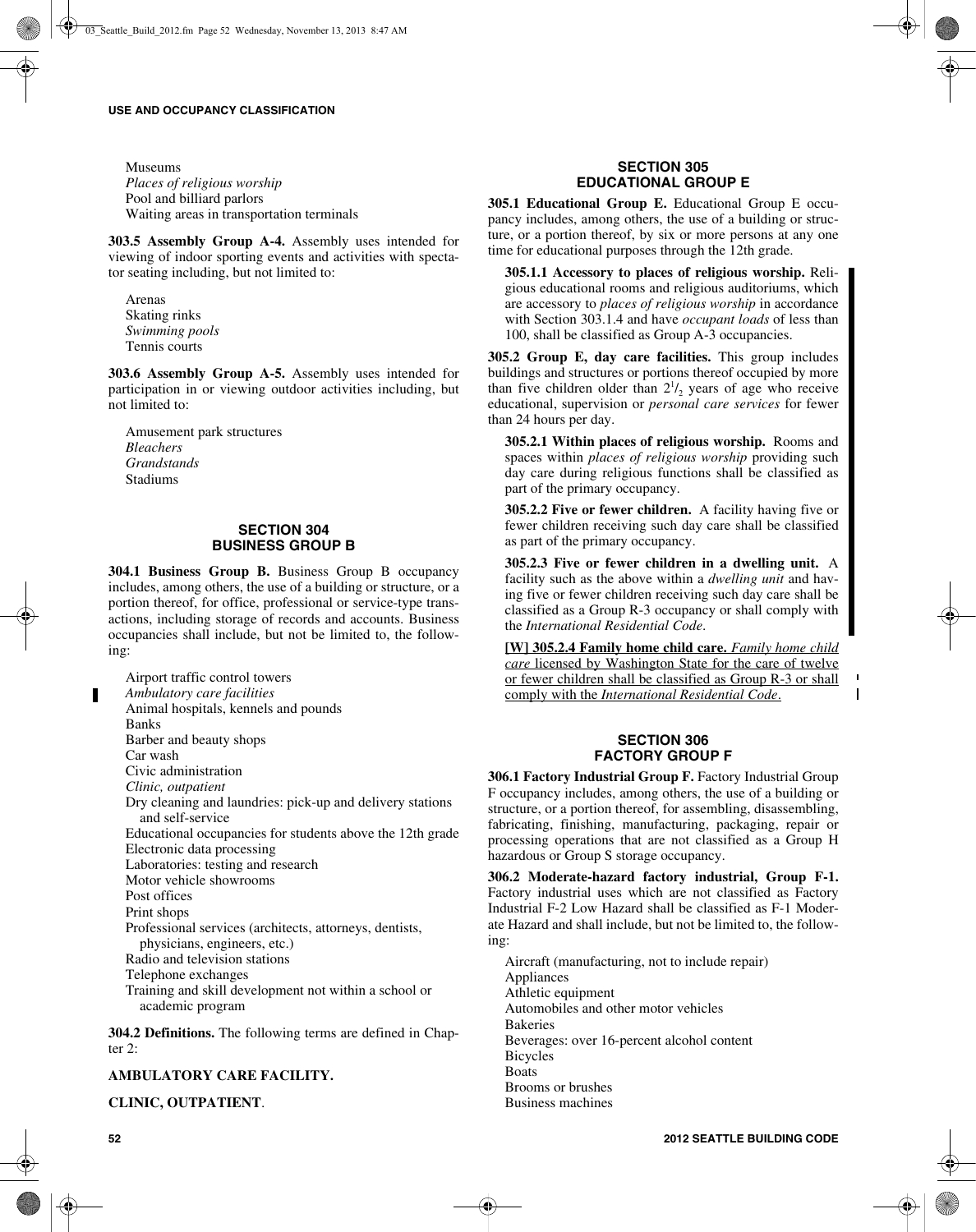Cameras and photo equipment Canvas or similar fabric Carpets and rugs (includes cleaning) Clothing Construction and agricultural machinery Disinfectants Dry cleaning and dyeing Electric generation plants **Electronics** Engines (including rebuilding) Food processing and commercial kitchens not associated with restaurants, cafeterias and similar dining facilities Furniture Hemp products Jute products Laundries Leather products Machinery Metals Millwork (sash and door) Motion pictures and television filming (without spectators) Musical instruments Optical goods Paper mills or products Photographic film Plastic products Printing or publishing Recreational vehicles Refuse incineration Shoes Soaps and detergents Textiles Tobacco **Trailers** Upholstering Wood; distillation Woodworking (cabinet)

**306.3 Low-hazard factory industrial, Group F-2.** Factory industrial uses that involve the fabrication or manufacturing of noncombustible materials which during finishing, packing or processing do not involve a significant fire hazard shall be classified as F-2 occupancies and shall include, but not be limited to, the following:

Beverages: up to and including 16-percent alcohol content Brick and masonry Ceramic products Foundries Glass products Gypsum Ice Metal products (fabrication and assembly)

#### **SECTION 307 HIGH-HAZARD GROUP H**

**[F] 307.1 High-hazard Group H.** High-hazard Group H occupancy includes, among others, the use of a building or structure, or a portion thereof, that involves the manufacturing, processing, generation or storage of materials that constitute a physical or health hazard in quantities in excess of those allowed in *control areas* complying with Section 414, based on the maximum allowable quantity limits for *control areas* set forth in Tables 307.1(1) and 307.1(2). Hazardous occupancies are classified in Groups H-1, H-2, H-3, H-4 and H-5 and shall be in accordance with this section, the requirements of Section 415 and the *International Fire Code*. Hazardous materials stored, or used on top of roofs or canopies shall be classified as outdoor storage or use and shall comply with the *International Fire Code*.

**Exceptions:** The following shall not be classified as Group H, but shall be classified as the occupancy that they most nearly resemble.

- 1. Buildings and structures occupied for the application of flammable finishes, provided that such buildings or areas conform to the requirements of Section 416 and the *International Fire Code*.
- 2. Wholesale and retail sales and storage of flammable and combustible liquids in mercantile occupancies conforming to the *International Fire Code*.
- 3. Closed piping system containing flammable or combustible liquids or gases utilized for the opera- $\leftarrow$ tion of machinery or equipment.
- 4. Cleaning establishments that utilize combustible liquid solvents having a flash point of 140°F (60°C) or higher in closed systems employing equipment *listed* by an *approved* testing agency, provided that this occupancy is separated from all other areas of the building by 1-hour *fire barriers* constructed in accordance with Section 707 or 1 hour *horizontal assemblies* constructed in accordance with Section 711, or both.
- 5. Cleaning establishments that utilize a liquid solvent having a flash point at or above 200°F  $(93^{\circ}C)$ .
- 6. Liquor stores and distributors without bulk storage.
- 7. Refrigeration systems.
- 8. The storage or utilization of materials for agricultural purposes on the premises.
- 9. Stationary batteries utilized for facility emergency power, uninterruptable power supply or telecom- $\leftarrow$ munication facilities, provided that the batteries are provided with safety venting caps and *ventilation* is provided in accordance with the *International Mechanical Code*.
- 10. Corrosives shall not include personal or household products in their original packaging used in retail display or commonly used building materials.
- 11. Buildings and structures occupied for aerosol storage shall be classified as Group S-1, provided that such buildings conform to the requirements of the *International Fire Code*.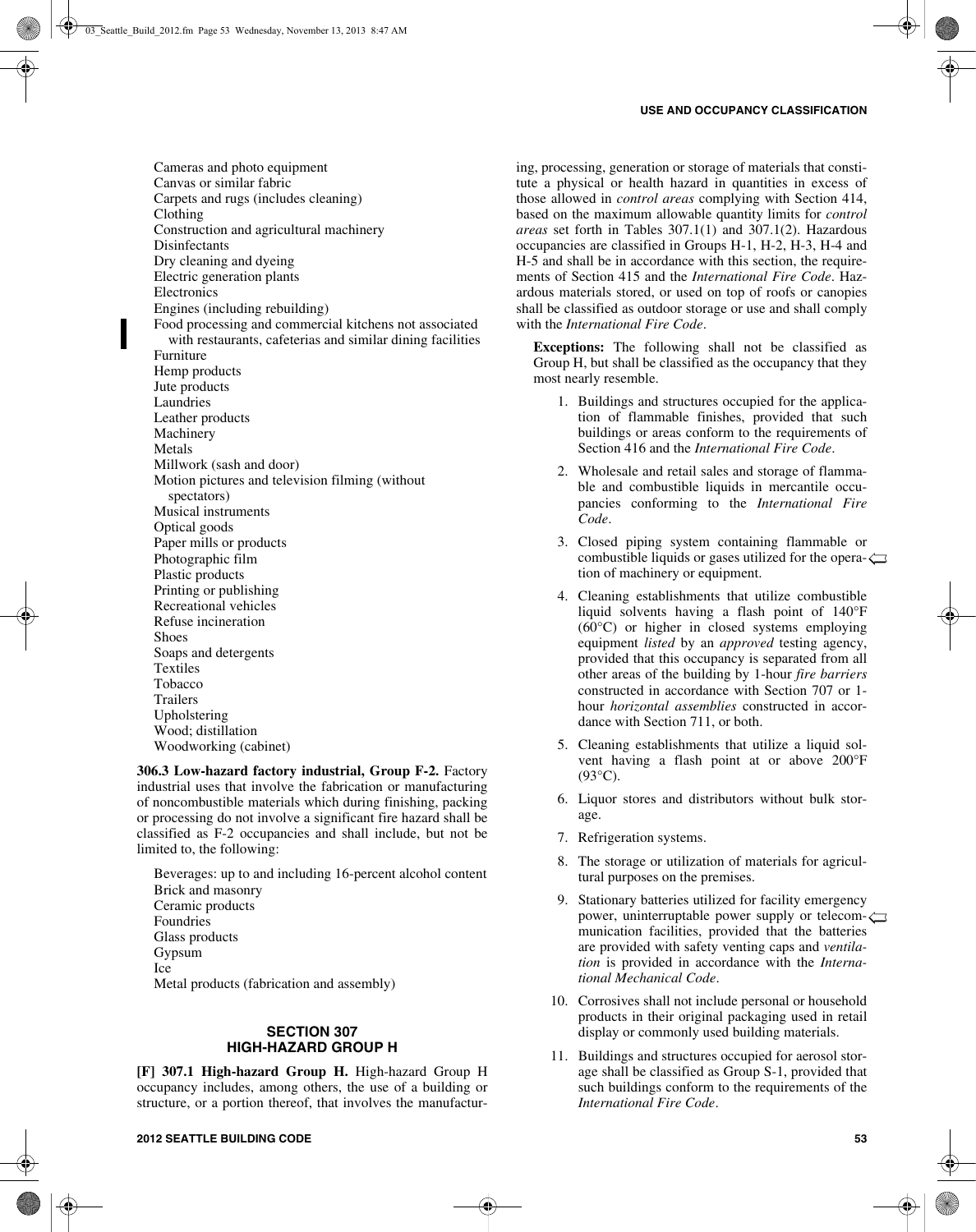- 12. Display and storage of nonflammable solid and nonflammable or noncombustible liquid hazardous materials in quantities not exceeding the maximum allowable quantity per *control area* in Group M or S occupancies complying with Section 414.2.5.
- 13. The storage of black powder, smokeless propellant and small arms primers in Groups M and R-3 and special industrial explosive devices in Groups B, F, M and S, provided such storage conforms to the quantity limits and requirements prescribed in the *International Fire Code*.

**[F] 307.1.1 Hazardous materials.** Hazardous materials in any quantity shall conform to the requirements of this code, including Section 414, and the *International Fire Code*.

**[F] 307.2 Definitions.** The following terms are defined in Chapter 2:

**Level 1 aerosol products. Level 2 aerosol products. Level 3 aerosol products. AEROSOL CONTAINER. BALED COTTON. BALED COTTON, DENSELY PACKED. BARRICADE. Artificial barricade. Natural barricade. BOILING POINT. CLOSED SYSTEM. COMBUSTIBLE DUST. COMBUSTIBLE FIBERS. COMBUSTIBLE LIQUID. Class II. Class IIIA. Class IIIB. COMPRESSED GAS. CONTROL AREA. CORROSIVE. CRYOGENIC FLUID. DAY BOX. DEFLAGRATION. DETONATION. DISPENSING. EXPLOSION. EXPLOSIVE. High explosive. Low explosive.**

**AEROSOL.**

**Mass-detonating explosives. UN/DOTn Class 1 explosives. Division 1.1. Division 1.2. Division 1.3. Division 1.4. Division 1.5. Division 1.6. FIREWORKS. Fireworks, 1.3G. Fireworks, 1.4G. FLAMMABLE GAS. FLAMMABLE LIQUEFIED GAS. FLAMMABLE LIQUID. Class IA. Class IB. Class IC. FLAMMABLE MATERIAL. FLAMMABLE SOLID. FLASH POINT. HANDLING. HAZARDOUS MATERIALS. HEALTH HAZARD. HIGHLY TOXIC. INCOMPATIBLE MATERIALS. INERT GAS. OPEN SYSTEM. OPERATING BUILDING. ORGANIC PEROXIDE. Class I. Class II. Class III. Class IV. Class V. Unclassified detonable. OXIDIZER. Class 4. Class 3. Class 2. Class 1. OXIDIZING GAS. PHYSICAL HAZARD. PYROPHORIC. PYROTECHNIC COMPOSITION.**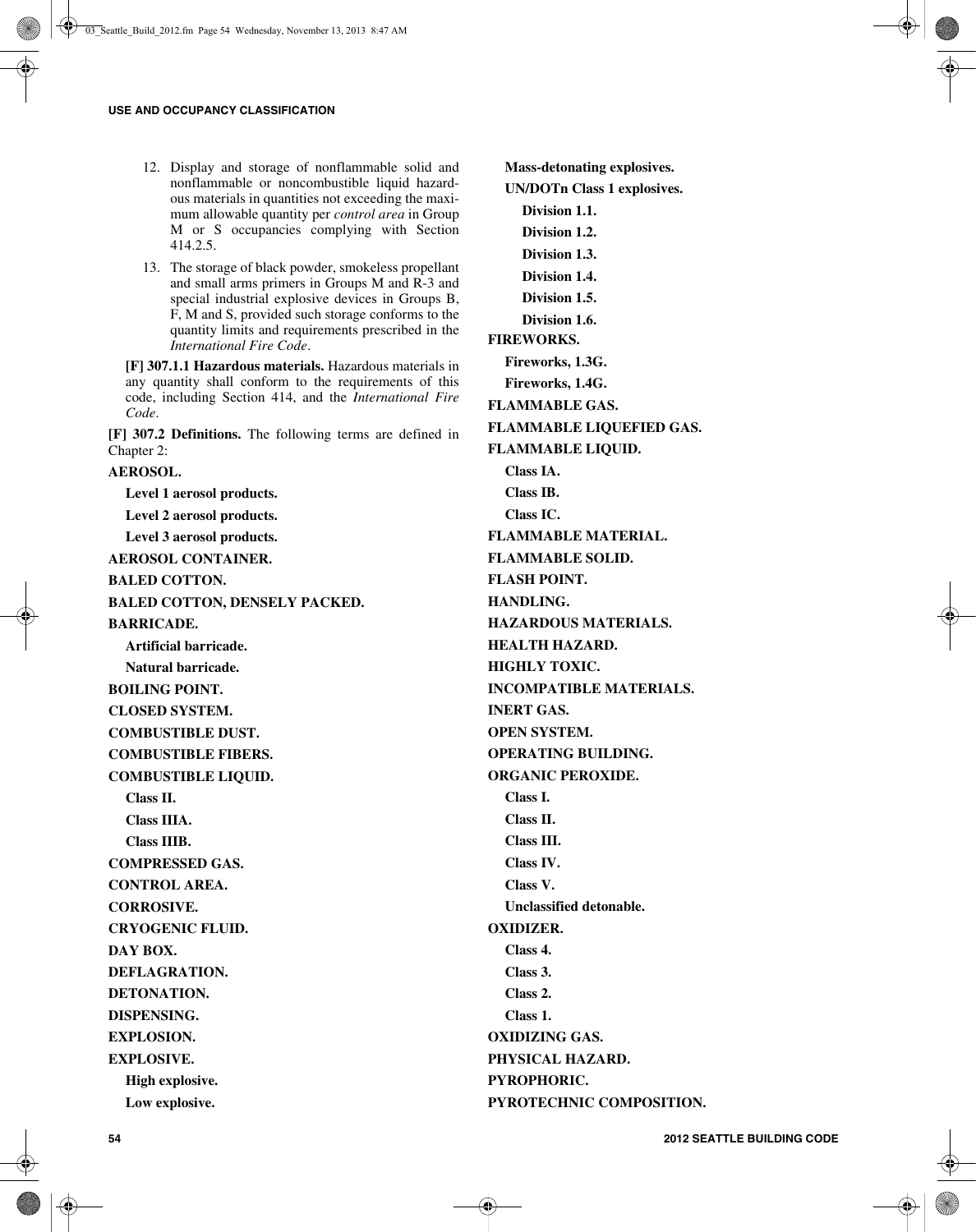# **TOXIC.**

**UNSTABLE (REACTIVE) MATERIAL.**

**Class 4.**

**Class 3.**

**Class 2.**

**Class 1.**

**WATER-REACTIVE MATERIAL.**

- **Class 3.**
- **Class 2.**

**Class 1.**

**[F] 307.3 High-hazard Group H-1.** Buildings and structures containing materials that pose a detonation hazard shall be classified as Group H-1. Such materials shall include, but not be limited to, the following:

Detonable pyrophoric materials Explosives:

- Division 1.1
- Division 1.2
- Division 1.3

Division 1.4 Division 1.5 Division 1.6 Organic peroxides, unclassified detonable Oxidizers, Class 4

Unstable (reactive) materials, Class 3 detonable and Class 4

**[F] 307.3.1 Occupancies containing explosives not clas**sified as H-1. The following occupancies containing explosive materials shall be classified as follows:

- 1. Division 1.3 explosive materials that are used and maintained in a form where either confinement or configuration will not elevate the hazard from a mass fire to mass explosion hazard shall be allowed in H-2 occupancies.
- 2. Articles, including articles packaged for shipment, that are not regulated as a Division 1.4 explosive under Bureau of Alcohol, Tobacco, Firearms and Explosives regulations, or unpackaged articles used in process operations that do not propagate a detonation or deflagration between articles shall be allowed in H-3 occupancies.

| [F] TABLE 307.1(1)                                                                                      |
|---------------------------------------------------------------------------------------------------------|
| MAXIMUM ALLOWABLE QUANTITY PER CONTROL AREA OF HAZARDOUS MATERIALS POSING A PHYSICAL HAZARDª j, m, n, p |

|                                                  | <b>CLASS</b>                                                                                                             | <b>GROUP</b><br><b>WHEN THE</b><br><b>MAXIMUM</b><br><b>ALLOWABLE</b><br><b>QUANTITY IS</b><br><b>EXCEEDED</b> | <b>STORAGE</b> <sup>b</sup>                                                                                                                                                            |                                                                                                    |                                                                | USE-CLOSED SYSTEMS <sup>b</sup>                                                                         |                                                                                              |                                                                | <b>USE-OPEN SYSTEMS</b> <sup>b</sup>                                                               |                                                                                |
|--------------------------------------------------|--------------------------------------------------------------------------------------------------------------------------|----------------------------------------------------------------------------------------------------------------|----------------------------------------------------------------------------------------------------------------------------------------------------------------------------------------|----------------------------------------------------------------------------------------------------|----------------------------------------------------------------|---------------------------------------------------------------------------------------------------------|----------------------------------------------------------------------------------------------|----------------------------------------------------------------|----------------------------------------------------------------------------------------------------|--------------------------------------------------------------------------------|
| <b>MATERIAL</b>                                  |                                                                                                                          |                                                                                                                | <b>Solid</b><br>pounds<br>(cubic<br>feet)                                                                                                                                              | Liauid<br>gallons<br>(pounds)                                                                      | Gas<br>(cubic feet<br>at NTP)                                  | <b>Solid</b><br>pounds<br>(cubic<br>feet)                                                               | Liauid<br>gallons<br>(pounds)                                                                | Gas<br>(cubic feet<br>at NTP)                                  | Solid<br>pounds<br>(cubic<br>feet)                                                                 | Liquid<br>gallons<br>(pounds)                                                  |
| Combustible dust                                 | N/A                                                                                                                      | $H-2$                                                                                                          | Note q                                                                                                                                                                                 | N/A                                                                                                | N/A                                                            | Note q                                                                                                  | N/A                                                                                          | N/A                                                            | Note q                                                                                             | N/A                                                                            |
| Combustible<br>liquid <sup>c, i</sup>            | $\mathbf{I}$<br><b>IIIA</b><br><b>IIIB</b>                                                                               | $H-2$ or $H-3$<br>$H-2$ or $H-3$<br>N/A                                                                        | N/A                                                                                                                                                                                    | $120^{d, e}$<br>$330^{d, e}$<br>$13,200^{e,f}$                                                     | N/A                                                            | N/A                                                                                                     | 120 <sup>d</sup><br>330 <sup>d</sup><br>13,200 <sup>f</sup>                                  | N/A                                                            | N/A                                                                                                | 30 <sup>d</sup><br>80 <sup>d</sup><br>3,300 <sup>f</sup>                       |
| Combustible fiber                                | Loose<br><b>Baled</b> <sup>o</sup>                                                                                       | $H-3$                                                                                                          | (100)<br>(1,000)                                                                                                                                                                       | N/A                                                                                                | N/A                                                            | (100)<br>(1,000)                                                                                        | N/A                                                                                          | N/A                                                            | (20)<br>(200)                                                                                      | N/A                                                                            |
| Consumer fireworks                               | 1.4G                                                                                                                     | $H-3$                                                                                                          | $125^{d, e, 1}$                                                                                                                                                                        | N/A                                                                                                | N/A                                                            | N/A                                                                                                     | N/A                                                                                          | N/A                                                            | N/A                                                                                                | N/A                                                                            |
| Cryogenics,<br>flammable                         | N/A                                                                                                                      | $H-2$                                                                                                          | N/A                                                                                                                                                                                    | $45^{\rm d}$                                                                                       | N/A                                                            | N/A                                                                                                     | 45 <sup>d</sup>                                                                              | N/A                                                            | N/A                                                                                                | 10 <sup>d</sup>                                                                |
| Cryogenics, inert                                | N/A                                                                                                                      | N/A                                                                                                            | N/A                                                                                                                                                                                    | N/A                                                                                                | NL                                                             | N/A                                                                                                     | N/A                                                                                          | NL                                                             | N/A                                                                                                | N/A                                                                            |
| Cryogenics,<br>oxidizing                         | N/A                                                                                                                      | $H-3$                                                                                                          | N/A                                                                                                                                                                                    | $45^d$                                                                                             | N/A                                                            | N/A                                                                                                     | 45 <sup>d</sup>                                                                              | N/A                                                            | N/A                                                                                                | 10 <sup>d</sup>                                                                |
| Explosives                                       | Division 1.1<br>Division 1.2<br>Division 1.3<br>Division 1.4<br>Division 1.4G<br>Division 1.5<br>Division 1.6<br>Gaseous | $H-1$<br>$H-1$<br>$H-1$ or $H-2$<br>$H-3$<br>$H-3$<br>$H-1$<br>$H-1$                                           | $1^{\text{e}, \, \text{g}}$<br>$1^{\text{e}, \text{g}}$<br>$5^{\text{e}, \text{ g}}$<br>$50^{\text{e},\text{ g}}$<br>$125^{\text{d}, e, 1}$<br>$1^{\text{e}, \text{g}}$<br>$1d$ , e, g | $(1)^{e, g}$<br>$(1)^{e, g}$<br>$(5)^{e, g}$<br>$(50)^{e, g}$<br>N/A<br>$(1)^{e, g}$<br>N/A<br>N/A | N/A<br>N/A<br>N/A<br>N/A<br>N/A<br>N/A<br>N/A<br>$1,000^{d,e}$ | 0.25 <sup>g</sup><br>0.25 <sup>g</sup><br>1 <sup>g</sup><br>50 <sup>g</sup><br>N/A<br>$0.25^{8}$<br>N/A | $(0.25)^{8}$<br>$(0.25)^{g}$<br>$(1)^{g}$<br>$(50)^{g}$<br>N/A<br>$(0.25)^{g}$<br>N/A<br>N/A | N/A<br>N/A<br>N/A<br>N/A<br>N/A<br>N/A<br>N/A<br>$1,000^{d,e}$ | 0.25 <sup>g</sup><br>0.25 <sup>g</sup><br>1 <sup>g</sup><br>N/A<br>N/A<br>0.25 <sup>g</sup><br>N/A | $(0.25)^{8}$<br>$(0.25)^{g}$<br>$(1)^{g}$<br>N/A<br>N/A<br>$(0.25)^{8}$<br>N/A |
| Flammable gas                                    | Liquefied                                                                                                                | $H-2$                                                                                                          | N/A                                                                                                                                                                                    | $(150)^{d,e}$                                                                                      | N/A                                                            | N/A                                                                                                     | $(150)^{d,e}$                                                                                | N/A                                                            | N/A                                                                                                | N/A                                                                            |
| Flammable liquid <sup>c</sup>                    | 1A<br>1B and 1C                                                                                                          | $H-2$<br>or H-3                                                                                                | N/A                                                                                                                                                                                    | $30^{d,e}$<br>$120^{d, e}$                                                                         | N/A                                                            | N/A                                                                                                     | 30 <sup>d</sup><br>120 <sup>d</sup>                                                          | N/A                                                            | N/A                                                                                                | 10 <sup>d</sup><br>30 <sup>d</sup>                                             |
| Flammable liquid,<br>combination<br>(1A, 1B, 1C) | N/A                                                                                                                      | $H-2$<br>or $H-3$                                                                                              | N/A                                                                                                                                                                                    | $120^{d, e, h}$                                                                                    | N/A                                                            | N/A                                                                                                     | $120^{d, h}$                                                                                 | N/A                                                            | N/A                                                                                                | $30^{d, h}$                                                                    |

*(continued)*

П

П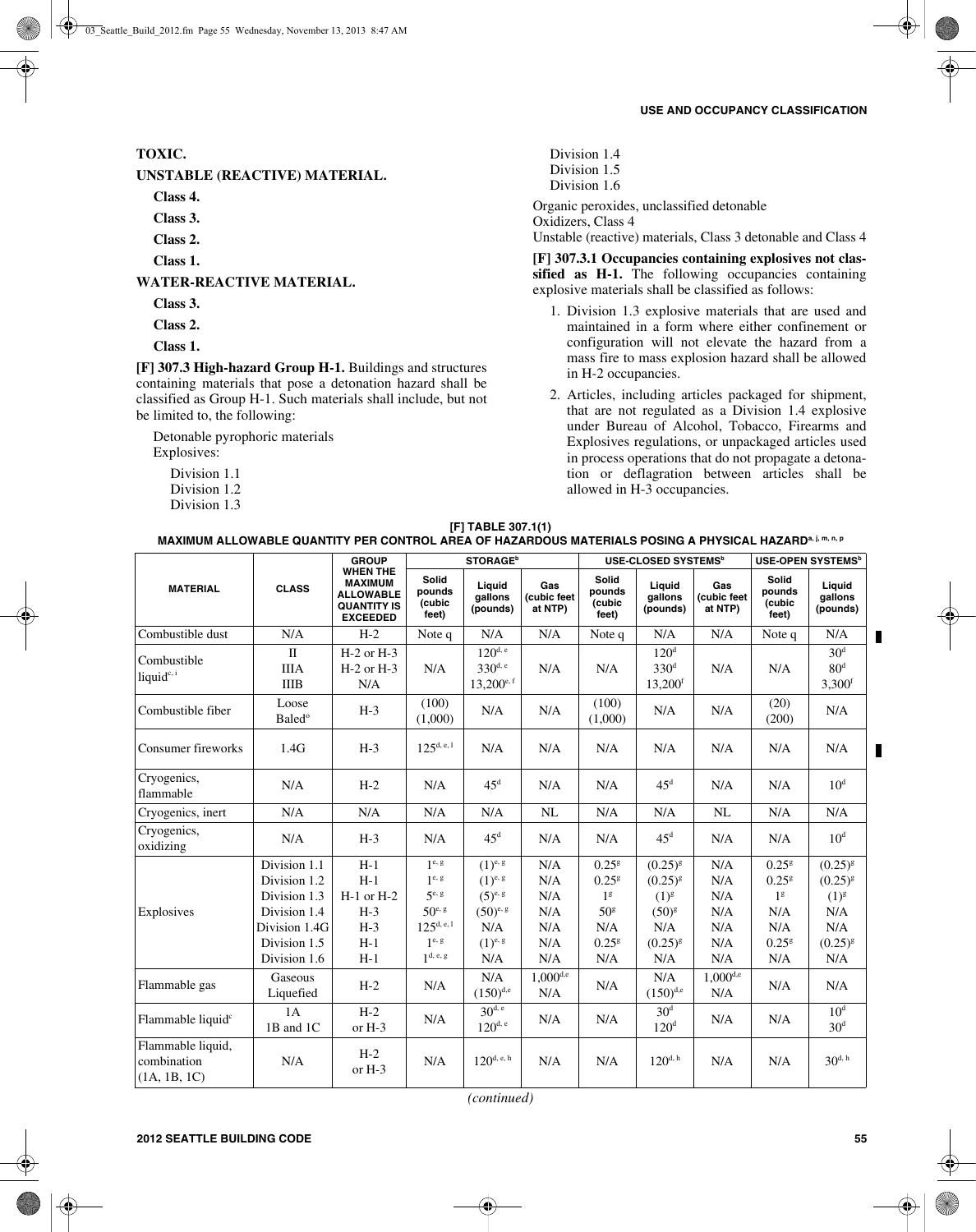|                     | <b>CLASS</b>                             | <b>GROUP</b>                                                                                   | <b>STORAGE</b> <sup>b</sup>                                       |                                                                  |                                                      | USE-CLOSED SYSTEMS <sup>b</sup>                                        |                                                              |                                                | <b>USE-OPEN SYSTEMS<sup>b</sup></b>                                      |                                                    |
|---------------------|------------------------------------------|------------------------------------------------------------------------------------------------|-------------------------------------------------------------------|------------------------------------------------------------------|------------------------------------------------------|------------------------------------------------------------------------|--------------------------------------------------------------|------------------------------------------------|--------------------------------------------------------------------------|----------------------------------------------------|
| <b>MATERIAL</b>     |                                          | <b>WHEN THE</b><br><b>MAXIMUM</b><br><b>ALLOWABLE</b><br><b>QUANTITY IS</b><br><b>EXCEEDED</b> | Solid<br>pounds<br>(cubic<br>feet)                                | Liquid<br>qallons<br>(pounds)                                    | Gas<br>(cubic feet<br>at NTP)                        | Solid<br>pounds<br>(cubic<br>feet)                                     | Liquid<br>qallons<br>(pounds)                                | Gas<br>(cubic feet<br>at NTP)                  | Solid<br>pounds<br>(cubic<br>feet)                                       | Liquid<br>qallons<br>(pounds)                      |
| Flammable solid     | N/A                                      | $H-3$                                                                                          | $125^{d, e}$                                                      | N/A                                                              | N/A                                                  | $125^{\rm d}$                                                          | N/A                                                          | N/A                                            | $25^{\rm d}$                                                             | N/A                                                |
| Inert gas           | Gaseous<br>Liquefied                     | N/A<br>N/A                                                                                     | N/A<br>N/A                                                        | N/A<br>N/A                                                       | NL<br>NL                                             | N/A<br>N/A                                                             | N/A<br>N/A                                                   | NL<br>NL                                       | N/A<br>N/A                                                               | N/A<br>N/A                                         |
|                     | <b>UD</b><br>I                           | $H-1$<br>$H-2$                                                                                 | $1^e$ , g<br>5 <sup>d, e</sup>                                    | $(1)^{e, g}$<br>$(5)^{d,e}$                                      | N/A<br>N/A                                           | 0.25 <sup>g</sup><br>1 <sup>d</sup>                                    | $(0.25)^{g}$<br>$(1)^d$                                      | N/A<br>N/A                                     | 0.25 <sup>g</sup><br>1 <sup>d</sup>                                      | $(0.25)^{g}$<br>$(1)^d$                            |
| Organic peroxide    | $\mathbf{I}$<br>III<br>IV                | $H-3$<br>$H-3$<br>N/A                                                                          | $50^{d, e}$<br>$125^{d, e}$<br>NL                                 | $(50)^{d,e}$<br>$(125)^{d,e}$<br>NL                              | N/A<br>N/A<br>N/A                                    | 50 <sup>d</sup><br>125 <sup>d</sup><br>NL                              | $(50)^d$<br>$(125)^{d}$<br>NL                                | N/A<br>N/A<br>N/A                              | 10 <sup>d</sup><br>$25^d$<br><b>NL</b>                                   | $(10)^d$<br>$(25)^d$<br>NL                         |
|                     | V                                        | N/A                                                                                            | NL                                                                | NL                                                               | N/A                                                  | NL                                                                     | <b>NL</b>                                                    | N/A                                            | NL                                                                       | NL                                                 |
| Oxidizer            | 4<br>$3^k$<br>$\overline{c}$             | $H-1$<br>$H-2$ or $H-3$<br>$H-3$<br>N/A                                                        | $1^e$ , g<br>$10^{d, e}$<br>$250^{d, e}$<br>$4,000^{\text{e}, f}$ | $(1)^{e, g}$<br>$(10)^{d,e}$<br>$(250)^{d,e}$<br>$(4,000)^{e,f}$ | N/A<br>N/A<br>N/A<br>N/A                             | $0.25^{8}$<br>2 <sup>d</sup><br>250 <sup>d</sup><br>4,000 <sup>f</sup> | $(0.25)^{g}$<br>(2) <sup>d</sup><br>$(250)^d$<br>$(4,000)^f$ | N/A<br>N/A<br>N/A<br>N/A                       | $0.25^{\rm g}$<br>2 <sup>d</sup><br>$50^{\rm d}$<br>$1,000$ <sup>f</sup> | $(0.25)^{g}$<br>$(2)^d$<br>$(50)^d$<br>$(1,000)^f$ |
| Oxidizing gas       | Gaseous<br>Liquefied                     | $H-3$                                                                                          | N/A<br>N/A                                                        | N/A<br>$(150)^{d,e}$                                             | $1,500^{d,e}$<br>N/A                                 | N/A<br>N/A                                                             | N/A<br>$(150)^{d,e}$                                         | $1,500^{d,e}$<br>N/A                           | N/A<br>N/A                                                               | N/A<br>N/A                                         |
| Pyrophoric material | N/A                                      | $H-2$                                                                                          | $4^{e, g}$                                                        | $(4)^{e, g}$                                                     | $50^{e, g}$                                          | 1 <sup>g</sup>                                                         | $(1)^{g}$                                                    | $10^{e,g}$                                     | $\Omega$                                                                 | $\Omega$                                           |
| Unstable (reactive) | 4<br>3<br>$\overline{c}$<br>$\mathbf{1}$ | $H-1$<br>$H-1$ or $H-2$<br>$H-3$<br>N/A                                                        | 1e, g<br>$5^{d, e}$<br>$50^{d, e}$<br>NL                          | $(1)^{e, g}$<br>$(5)^{d,e}$<br>$(50)^{d, e}$<br>NL               | 10 <sup>g</sup><br>$50^{d, e}$<br>$250^{d, e}$<br>NL | 0.25 <sup>g</sup><br>1 <sup>d</sup><br>$50^{\rm d}$<br>NL              | $(0.25)^{g}$<br>$(1)^d$<br>$(50)^d$<br>NL                    | $2^e$ , g<br>$10^{d, e}$<br>$250^{d, e}$<br>NL | $0.25$ <sup>g</sup><br>1 <sup>d</sup><br>10 <sup>d</sup><br><b>NL</b>    | $(0.25)^{8}$<br>$(1)^d$<br>$(10)^d$<br>NL          |
| Water reactive      | 3<br>$\overline{c}$<br>$\mathbf{1}$      | $H-2$<br>$H-3$<br>N/A                                                                          | 5 <sup>d, e</sup><br>$50^{d, e}$<br><b>NL</b>                     | $(5)^{d,e}$<br>$(50)^{d,e}$<br>NL                                | N/A<br>N/A<br>N/A                                    | $5^d$<br>50 <sup>d</sup><br><b>NL</b>                                  | $(5)^d$<br>$(50)^d$<br><b>NL</b>                             | N/A<br>N/A<br>N/A                              | 1 <sup>d</sup><br>10 <sup>d</sup><br><b>NL</b>                           | $(1)^d$<br>$(10)^d$<br>NL                          |

#### **[F] TABLE 307.1(1)**—**(continued**) **MAXIMUM ALLOWABLE QUANTITY PER CONTROL AREA OF HAZARDOUS MATERIALS POSING A PHYSICAL HAZARD<sup>a, j, m, n, p**</sup>

For SI: 1 cubic foot =  $0.028$  m<sup>3</sup>, 1 pound =  $0.454$  kg, 1 gallon =  $3.785$  L.

 $NL = Not Limited$ ;  $N/A = Not Applied$ ;  $UD = Unclassified Detonable$ 

a. For use of control areas, see Section 414.2.

b. The aggregate quantity in use and storage shall not exceed the quantity listed for storage.

- c. The quantities of alcoholic beverages in retail and wholesale sales occupancies shall not be limited provided the liquids are packaged in individual containers not exceeding 1.3 gallons. In retail and wholesale sales occupancies, the quantities of medicines, foodstuffs, consumer or industrial products, and cosmetics containing not more than 50 percent by volume of water-miscible liquids with the remainder of the solutions not being flammable, shall not be limited, provided that such materials are packaged in individual containers not exceeding 1.3 gallons.
- d. Maximum allowable quantities shall be increased 100 percent in buildings equipped throughout with an automatic sprinkler system in accordance with Section 903.3.1.1. Where Note e also applies, the increase for both notes shall be applied accumulatively.
- e. Maximum allowable quantities shall be increased 100 percent when stored in *approved* storage cabinets, day boxes, gas cabinets or exhausted enclosures or in *listed* safety cans in accordance with Section 5003.9.10 of the *International Fire Code*. Where Note d also applies, the increase for both notes shall be applied accumulatively.
- f. The permitted quantities shall not be limited in a building equipped throughout with an *automatic sprinkler system* in accordance with Section 903.3.1.1.
- g. Permitted only in buildings equipped throughout with an *automatic sprinkler system* in accordance with Section 903.3.1.1.

h. Containing not more than the maximum allowable quantity per *control area* of Class IA, IB or IC flammable liquids.

- i. The maximum allowable quantity shall not apply to fuel oil storage complying with Section 603.3.2 of the *International Fire Code*.
- j. Quantities in parenthesis indicate quantity units in parenthesis at the head of each column.
- k. A maximum quantity of 200 pounds of solid or 20 gallons of liquid Class 3 oxidizers is allowed when such materials are necessary for maintenance purposes, operation or sanitation of equipment. Storage containers and the manner of storage shall be *approved*.

l. Net weight of the pyrotechnic composition of the fireworks. Where the net weight of the pyrotechnic composition of the fireworks is not known, 25 percent of the gross weight of the fireworks, including packaging, shall be used.

m.For gallons of liquids, divide the amount in pounds by 10 in accordance with Section 5003.1.2 of the *International Fire Code*.

n. For storage and display quantities in Group M and storage quantities in Group S occupancies complying with Section 414.2.5, see Tables 414.2.5(1) and 414.2.5(2).

o. Densely packed baled cotton that complies with the packing requirements of ISO 8115 shall not be included in this material class.

p. The following shall not be included in determining the maximum allowable quantities:

- 1. Liquid or gaseous fuel in fuel tanks on vehicles.
- 2. Liquid or gaseous fuel in fuel tanks on motorized equipment operated in accordance with this code.
- 3. Gaseous fuels in piping systems and fixed appliances regulated by the *International Fuel Gas Code.*
- 4. Liquid fuels in piping systems and fixed appliances regulated by the *International Mechanical Code*.
- q. Where manufactured, generated or used in such a manner that the concentration and conditions create a fire or explosion hazard based on information prepared in accordance with Section 414.1.3.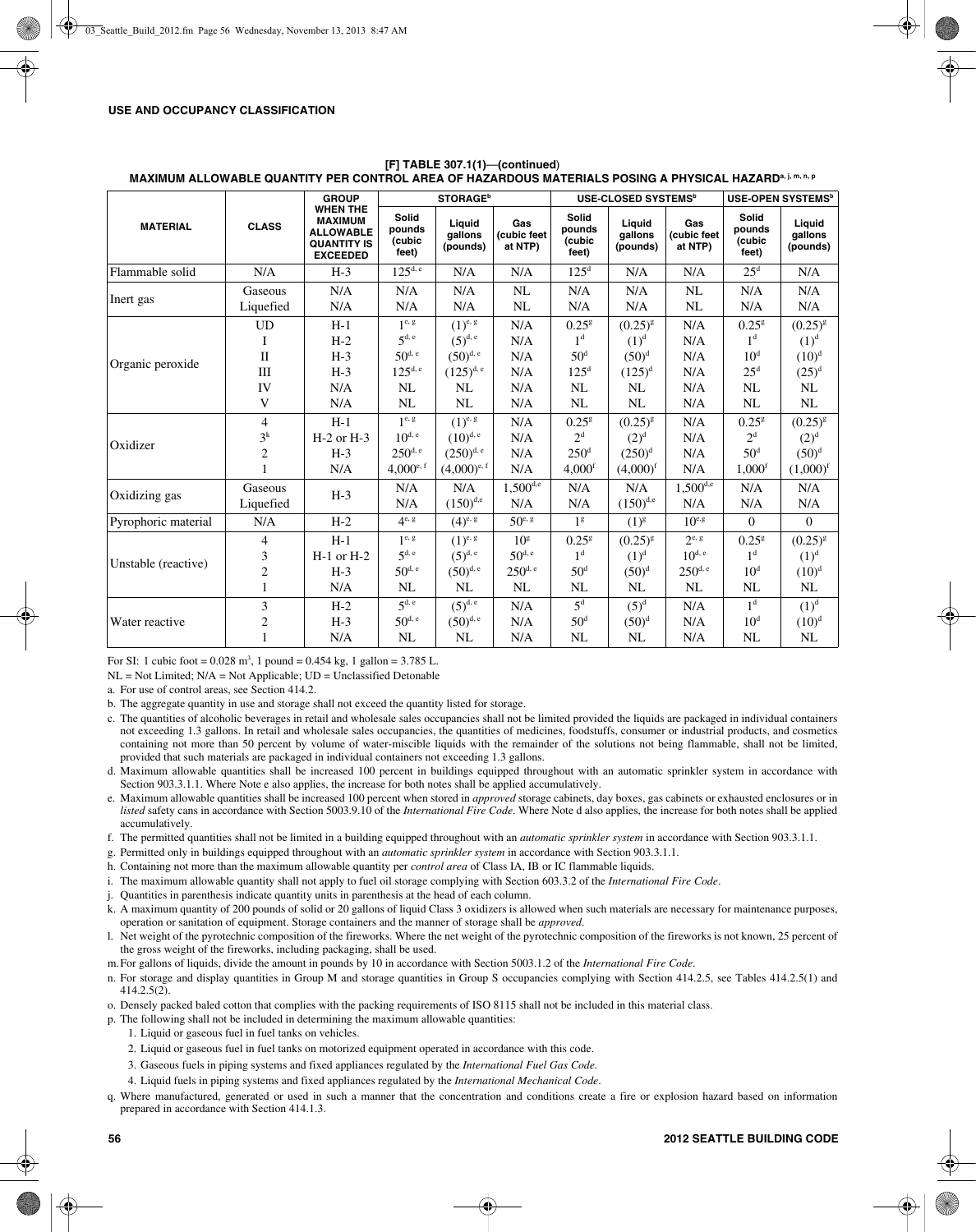#### **[F] TABLE 307.1(2) MAXIMUM ALLOWABLE QUANTITY PER CONTROL AREA OF HAZARDOUS MATERIAL POSING A HEALTH HAZARD<sup>a, b, c, i**</sup>

| <b>MATERIAL</b> |                                     | <b>STORAGE<sup>d</sup></b>               |                                              |                           | USE-CLOSED SYSTEMS <sup>d</sup>                | USE-OPEN SYSTEMS <sup>d</sup>                          |                           |                                         |
|-----------------|-------------------------------------|------------------------------------------|----------------------------------------------|---------------------------|------------------------------------------------|--------------------------------------------------------|---------------------------|-----------------------------------------|
|                 | Solid pounds<br>(cubic feet) $e, f$ | <b>Liquid gallons</b><br>(pounds) $e, f$ | Gas (cubic feet<br>at NTP) <sup>e</sup>      | Solid pounds <sup>e</sup> | <b>Liquid gallons</b><br>(pounds) <sup>e</sup> | Gas (cubic feet<br>at NTP) <sup>e</sup>                | Solid pounds <sup>e</sup> | Liquid gallons<br>(pounds) <sup>e</sup> |
| Corrosive       | 5,000                               | 500                                      | Gaseous $810t$<br>Liquefied<br>$(150)^{h}$   | 5,000                     | 500                                            | Gaseous 810 <sup>f</sup><br>Liquefied<br>$(150)^{h}$   | 1,000                     | 100                                     |
| Highly toxic    | 10                                  | $(10)^{h}$                               | Gaseous $20g$<br>Liquefied<br>$(4)^{g,h}$    | 10                        | $(10)^{i}$                                     | Gaseous $20g$<br>Liquefied<br>$(4)^{g,h}$              | 3                         | $(3)^{i}$                               |
| Toxic           | 500                                 | $(500)^h$                                | Gaseous $810t$<br>Liquefied<br>$(150)^{f,h}$ | 500                       | $(500)^{i}$                                    | Gaseous 810 <sup>f</sup><br>Liquefied<br>$(150)^{f,h}$ | 125                       | (125)                                   |

For SI: 1 cubic foot =  $0.028$  m<sup>3</sup>, 1 pound =  $0.454$  kg, 1 gallon =  $3.785$  L.

a. For use of control areas, see Section 414.2.

b. In retail and wholesale sales occupancies, the quantities of medicines, foodstuffs, consumer or industrial products, and cosmetics, containing not more than 50 percent by volume of water-miscible liquids and with the remainder of the solutions not being flammable, shall not be limited, provided that such materials are packaged in individual containers not exceeding 1.3 gallons.

c. For storage and display quantities in Group M and storage quantities in Group S occupancies complying with Section 414.2.5, see Tables 414.2.5(1) and 414.2.5(2).

d. The aggregate quantity in use and storage shall not exceed the quantity listed for storage.

e. Maximum allowable quantities shall be increased 100 percent in buildings equipped throughout with an *approved automatic sprinkler system* in accordance with Section 903.3.1.1. Where Note f also applies, the increase for both notes shall be applied accumulatively.

f. Maximum allowable quantities shall be increased 100 percent when stored in approved storage cabinets, gas cabinets or exhausted enclosures as specified in the *International Fire Code*. Where Note e also applies, the increase for both notes shall be applied accumulatively.

g. Allowed only when stored in approved exhausted gas cabinets or exhausted enclosures as specified in the *International Fire Code*.

h. Quantities in parenthesis indicate quantity units in parenthesis at the head of each column.

i. For gallons of liquids, divide the amount in pounds by 10 in accordance with Section 5003.1.2 of the *International Fire Code*.

**[F] 307.4 High-hazard Group H-2.** Buildings and structures containing materials that pose a deflagration hazard or a hazard from accelerated burning shall be classified as Group H-2. Such materials shall include, but not be limited to, the following:

- Class I, II or IIIA flammable or combustible liquids which are used or stored in normally open containers or systems, or in closed containers or systems pressurized at more than 15 psi (103.4 kPa) gage
- Combustible dusts where manufactured, generated or used in such a manner that the concentration and conditions create a fire or explosion hazard based on information prepared in accordance with Section 414.1.3

Cryogenic fluids, flammable

Flammable gases

Organic peroxides, Class I

Oxidizers, Class 3, that are used or stored in normally open containers or systems, or in closed containers or sytems pressurized at more than 15 psi (103 kPa) gage Pyrophoric liquids, solids and gases, nondetonable Unstable (reactive) materials, Class 3, nondetonable Water-reactive materials, Class 3

**[F] 307.5 High-hazard Group H-3.** Buildings and structures containing materials that readily support combustion or that pose a physical hazard shall be classified as Group H-3. Such materials shall include, but not be limited to, the following:

Class I, II or IIIA flammable or combustible liquids that are used or stored in normally closed containers or systems pressurized at 15 pounds per square inch gauge (103.4 kPa) or less

Combustible fibers, other than densely packed baled cotton

Consumer fireworks, 1.4G (Class C, Common)

Cryogenic fluids, oxidizing

Flammable solids

Organic peroxides, Class II and III

Oxidizers, Class 2

Oxidizers, Class 3, that are used or stored in normally closed containers or systems pressurized at 15 pounds per square inch gauge (103 kPa) or less

Oxidizing gases

Unstable (reactive) materials, Class 2

Water-reactive materials, Class 2

**[F] 307.6 High-hazard Group H-4.** Buildings and structures which contain materials that are health hazards shall be classified as Group H-4. Such materials shall include, but not be limited to, the following:

Corrosives Highly toxic materials Toxic materials

**[F] 307.7 High-hazard Group H-5.** Semiconductor fabrication facilities and comparable research and development areas in which hazardous production materials (HPM) are used and the aggregate quantity of materials is in excess of those listed in Tables 307.1(1) and 307.1(2) shall be classified as Group H-5. Such facilities and areas shall be designed and constructed in accordance with Section 415.10.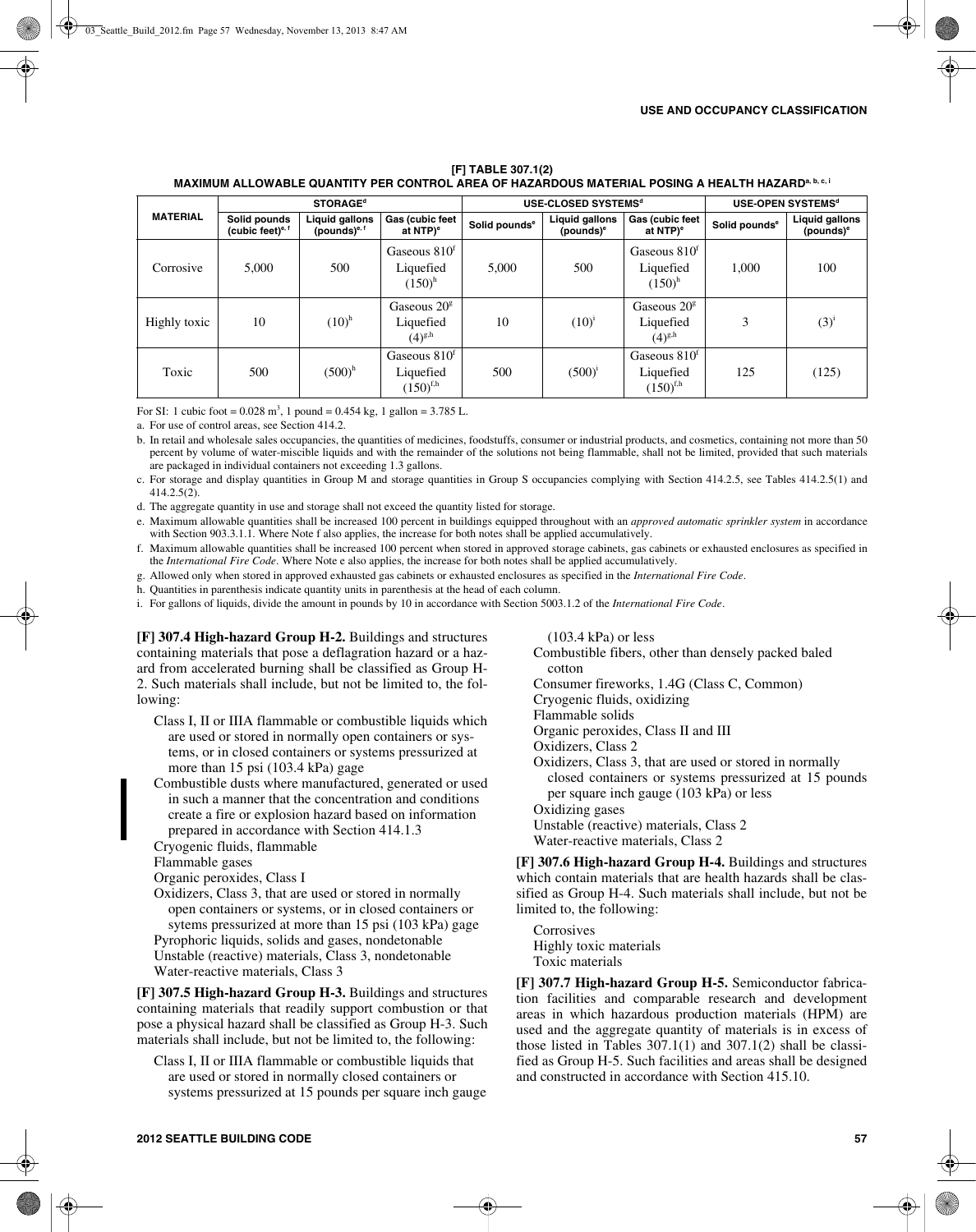**[F] 307.8 Multiple hazards.** Buildings and structures containing a material or materials representing hazards that are classified in one or more of Groups H-1, H-2, H-3 and H-4 shall conform to the code requirements for each of the occupancies so classified.

# **SECTION 308 INSTITUTIONAL GROUP I**

**308.1 Institutional Group I.** Institutional Group I occupancy includes, among others, the use of a building or structure, or a portion thereof, in which care or supervision is provided to persons who are or are not capable of self-preservation without physical assistance or in which persons are detained for penal or correctional purposes or in which the liberty of the occupants is restricted. Institutional occupancies shall be classified as Group I-1, I-2, I-3 or I-4.

**308.2 Definitions.** The following terms are defined in Chapter 2:

#### **24-HOUR CARE.**

**CUSTODIAL CARE.**

**DETOXIFICATION FACILITIES.**

#### **FOSTER CARE FACILITIES.**

## **[W] HOSPICE CARE CENTER.**

**HOSPITALS AND PSYCHIATRIC HOSPITALS.**

**INCAPABLE OF SELF-PRESERVATION.**

## **MEDICAL CARE.**

#### **NURSING HOMES.**

**308.3 Institutional Group I-1.** This occupancy shall include buildings, structures or portions thereof for more than 16 persons who reside on a 24-hour basis in a supervised environment and receive *custodial care*. The persons receiving care are capable of self preservation. This group shall include, but not be limited to, the following:

Alcohol and drug centers Assisted living facilities Congregate care facilities Convalescent facilities *Group homes* Halfway houses Residential board and *custodial care* facilities Social rehabilitation facilities

**308.3.1 Five or fewer persons receiving care.** A facility such as the above with five or fewer persons receiving such care shall be classified as Group R-3 or shall comply with the *International Residential Code* provided an *automatic sprinkler system* is installed in accordance with Section 903.3.1.3 or with Section P2904 of the *International Residential Code*.

**[W]308.3.2 Licensed care facilities.** Assisted living facilities licensed by Washington State under chapter 388-78A WAC and residential treatment facilities licensed by Washington State under chapter 246-337 WAC shall be classified as Group R-2. **((Six to sixteen persons receiving care.** A facility such as above, housing not fewer than six and not more than 16 persons receiving such care, shall be classified as Group R-4.))

**[W] 308.3.3 Adult family homes.** *Adult family homes* licensed by Washington state shall be classified as Group R-3 or shall comply with the *International Residential Code*.

**[W] 308.4 Institutional Group I-2.** This occupancy shall include buildings and structures used for *medical care* on a 24-hour basis for more than five persons who are *incapable of self-preservation*. This group shall include, but not be limited to, the following:

*Foster care facilities Detoxification facilities Hospice care centers Hospitals Nursing homes Psychiatric hospitals*

**308.4.1 Five or fewer persons receiving care.** A facility such as the above with five or fewer persons receiving such care shall be classified as Group R-3 or shall comply with the *International Residential Code* provided an *automatic sprinkler system* is installed in accordance with Section 903.3.1.3 or with Section P2904 of the *International Residential Code*.

 $\mathbf{\Xi}$ 

 $\mathbf{I}$ 

 $\mathbf{I}$ 

**[W] 308.4.2 Licensed care facilities.** Assisted living facilities licensed by Washington state under chapter 388- 78A WAC and residential treatment facilities licensed by Washington state under chapter 246-337 WAC shall be classified as Group R-2.

**308.5 Institutional Group I-3.** This occupancy shall include buildings and structures that are inhabited by more than five persons who are under restraint or security. An I-3 facility is occupied by persons who are generally *incapable of selfpreservation* due to security measures not under the occupants' control. This group shall include, but not be limited to, the following:

Correctional centers Detention centers Jails Prerelease centers Prisons Reformatories

Buildings of Group I-3 shall be classified as one of the occupancy conditions indicated in Sections 308.5.1 through 308.5.5 (see Section 408.1).

**308.5.1 Condition 1.** This occupancy condition shall include buildings in which free movement is allowed from sleeping areas, and other spaces where access or occupancy is permitted, to the exterior via *means of egress* without restraint. A Condition 1 facility is permitted to be constructed as Group R.

**308.5.2 Condition 2.** This occupancy condition shall include buildings in which free movement is allowed from sleeping areas and any other occupied *smoke compartment* to one or more other *smoke compartments.* Egress to the exterior is impeded by locked *exits*.

 $\Rightarrow$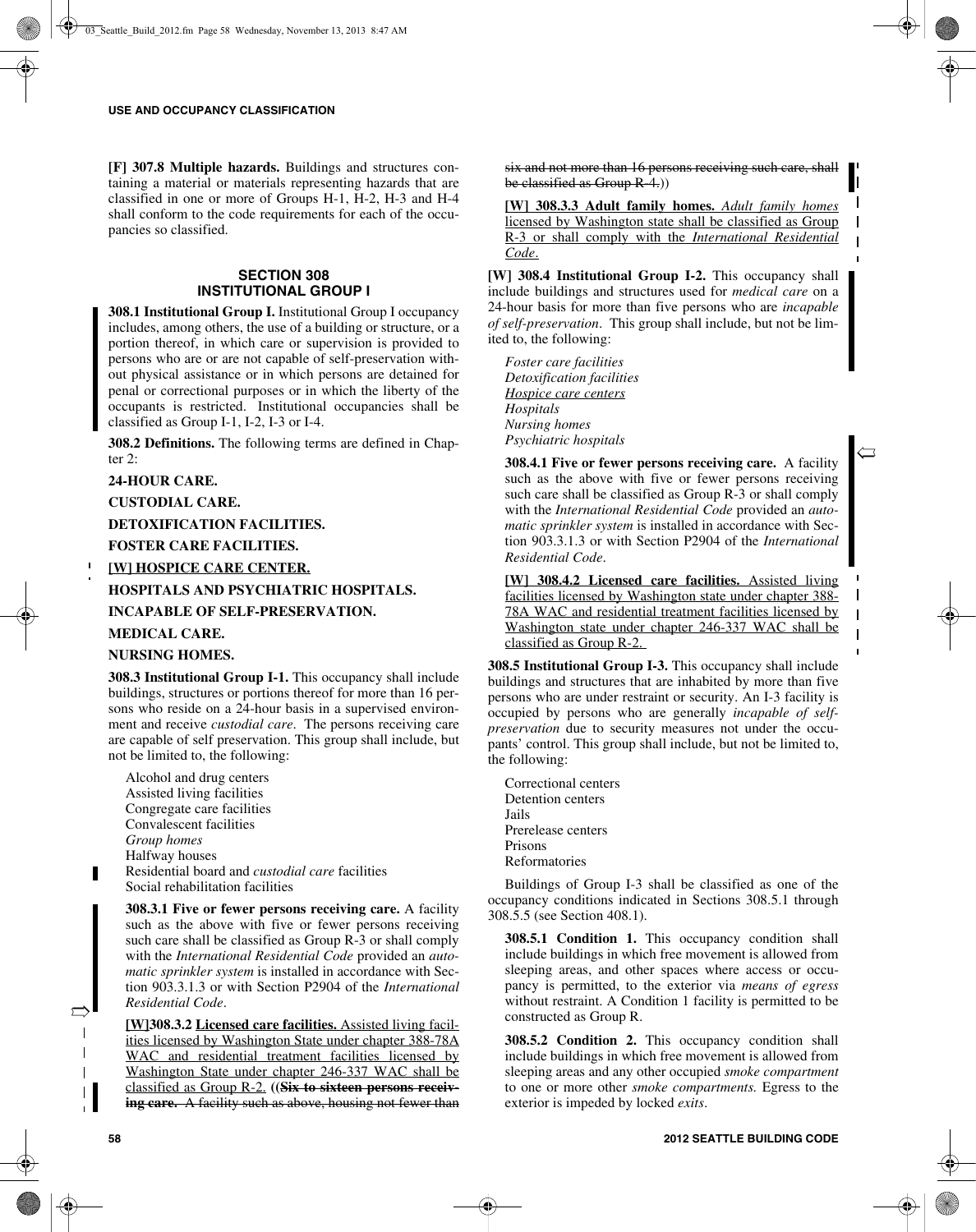**308.5.3 Condition 3.** This occupancy condition shall include buildings in which free movement is allowed within individual *smoke compartments*, such as within a residential unit comprised of individual *sleeping units* and group activity spaces, where egress is impeded by remotecontrolled release of *means of egress* from such a *smoke compartment* to another *smoke compartment*.

**308.5.4 Condition 4.** This occupancy condition shall include buildings in which free movement is restricted from an occupied space. Remote-controlled release is provided to permit movement from *sleeping units*, activity spaces and other occupied areas within the *smoke compartment* to other *smoke compartments.*

**308.5.5 Condition 5.** This occupancy condition shall include buildings in which free movement is restricted from an occupied space. Staff-controlled manual release is provided to permit movement from *sleeping units*, activity spaces and other occupied areas within the *smoke compartment* to other *smoke compartments*.

**308.6 Institutional Group I-4, day care facilities.** This group shall include buildings and structures occupied by more than five persons of any age who receive *custodial care* for fewer than 24 hours per day by persons other than parents or guardians, relatives by blood, marriage or adoption, and in a place other than the home of the person cared for. This group shall include, but not be limited to, the following:

Adult day care Child day care

**308.6.1 Classification as Group E.** A child day care facility that provides care for more than five but no more than 100 children  $2^{1}/_{2}$  years or less of age, where the rooms in which the children are cared for are located on a *level of exit discharge* serving such rooms and each of these child care rooms has an *exit* door directly to the exterior, shall be classified as Group E.

**308.6.2 Within a place of religious worship.** Rooms and spaces within *places of religious worship* providing such care during religious functions shall be classified as part of the primary occupancy.

**308.6.3 Five or fewer persons receiving care.** A facility having five or fewer persons receiving *custodial care* shall be classified as part of the primary occupancy.

**308.6.4 Five or fewer persons receiving care in a dwelling unit.** A facility such as the above within a *dwelling unit* and having five or fewer persons receiving *custodial care* shall be classified as a Group R-3 occupancy or shall comply with the *International Residential Code.*

**[W] 308.6.5 Family home child care.** *Family home child care* licensed by Washington state for the care of 12 or fewer children shall be classified as Group R-3 or shall comply with the *International Residential Code*.

## **SECTION 309 MERCANTILE GROUP M**

**309.1 Mercantile Group M.** Mercantile Group M occupancy includes, among others, the use of a building or structure or a portion thereof, for the display and sale of merchandise and involves stocks of goods, wares or merchandise incidental to such purposes and accessible to the public. Mercantile occupancies shall include, but not be limited to, the following:

Department stores Drug stores Markets Motor fuel-dispensing facilities Retail or wholesale stores Sales rooms

**309.2 Quantity of hazardous materials.** The aggregate quantity of nonflammable solid and nonflammable or noncombustible liquid hazardous materials stored or displayed in a single *control area* of a Group M occupancy shall not exceed the quantities in Table 414.2.5(1).

# **SECTION 310 RESIDENTIAL GROUP R**

**310.1 Residential Group R.** Residential Group R includes, among others, the use of a building or structure, or a portion thereof, for sleeping purposes when not classified as an Institutional Group I or when not regulated by the *International Residential Code*.

**[W] 310.2 Definitions.** The following terms are defined in Chapter 2:

**ADULT FAMILY HOME.**

**BOARDING HOUSE.**

**CHILD CARE.**

**CHILD CARE, FAMILY HOME.**

**CONGREGATE LIVING FACILITIES.**

**DORMITORY.**

**GROUP HOME.**

**PERSONAL CARE SERVICE.**

# **TRANSIENT.**

**310.3 Residential Group R-1.** Residential occupancies containing *sleeping units* where the occupants are primarily *transient* in nature, including:

*Boarding houses* (*transient*) with more than 10 occupants *Congregate living facilities* (*transient)* with more than 10 occupants Hotels (*transient*) Motels (*transient*)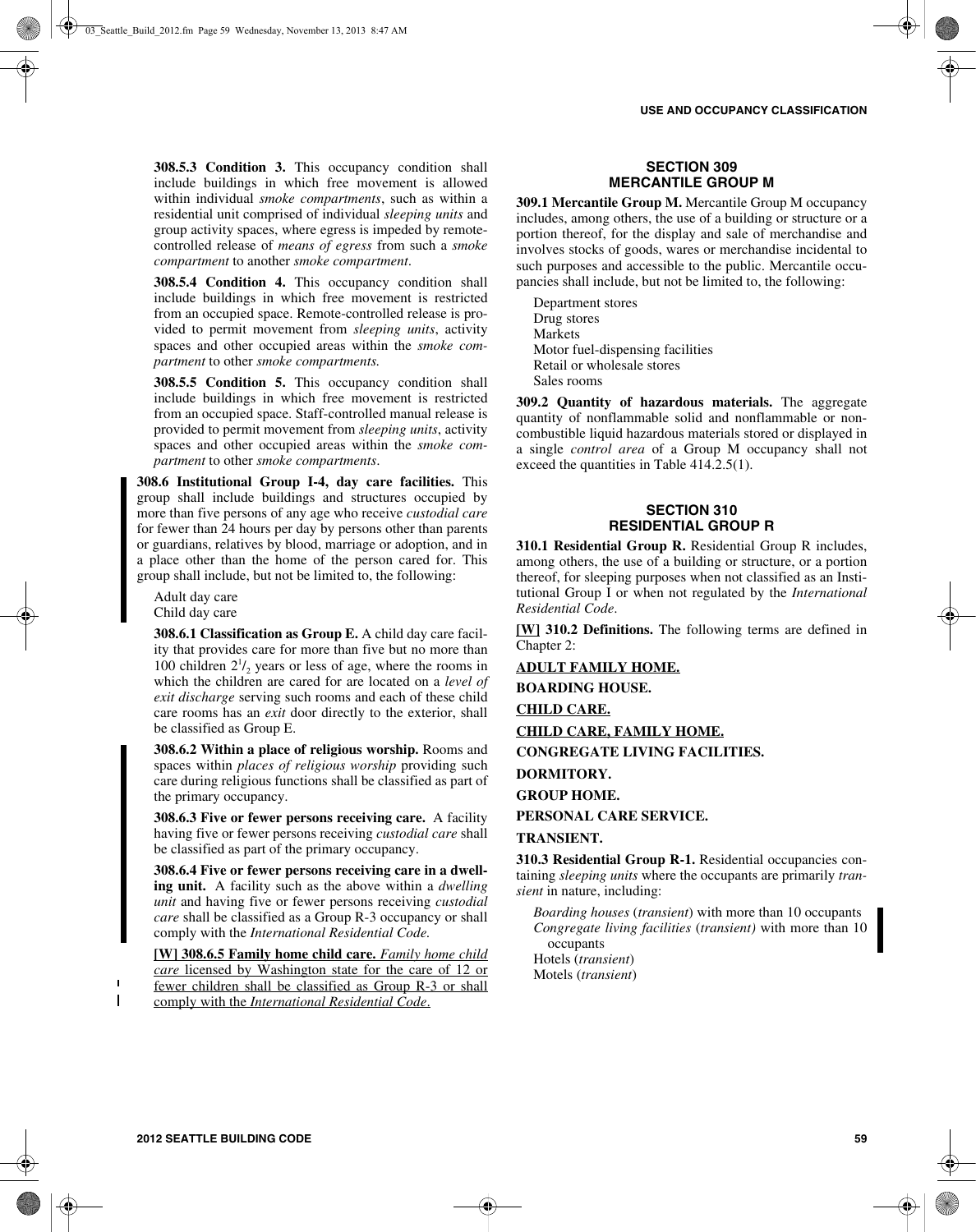$\Rightarrow$ 

**[W] 310.4 Residential Group R-2.** Residential occupancies containing *sleeping units* or more than two *dwelling units* where the occupants are primarily permanent in nature, including:

Apartment houses Assisted living facilities licensed by Washington state under chapter 388-78A WAC *Boarding houses* (nontransient) with more than 16 occupants *Congregate living facilities* (nontransient) with more than 16 occupants **Convents** *Dormitories* Fraternities and sororities Hotels (nontransient) *Live/work units* Monasteries Motels (nontransient) Residential treatment facilities licensed by Washington state under Chapter 246-337 WAC Vacation timeshare properties

**310.5 Residential Group R-3.** Residential occupancies where the occupants are primarily permanent in nature and not classified as Group R-1, R-2,  $((R-4))$  or I, including:

- Buildings that do not contain more than two *dwelling units*
- *Boarding houses* (nontransient) with 16 or fewer occupants

*Boarding houses* (*transient*) with 10 or fewer occupants

Care facilities that provide accommodations for five or fewer persons receiving care

- *Congregate living facilities* (nontransient) with 16 or fewer occupants
- *Congregate living facilities* (*transient*) with 10 or fewer occupants

**310.5.1 Care facilities within a dwelling.** Care facilities for five or fewer persons receiving care that are within a single-family dwelling are permitted to comply with the *International Residential Code* provided an *automatic sprinkler system* is installed in accordance with Section 903.3.1.3 or with Section P2904 of the *International Residential Code*.

**[W] 310.5.2 Adult family homes, family home child care.** *Adult family* homes and *family home child care* facilities that are within a single-family home are permitted to comply with the *International Residential Code*.

**[W] 310.5.3 Foster family care homes.** Foster family care homes licensed by Washington state are permitted to comply with the *International Residential Code*, as an accessory use to a *dwelling*, for six or fewer children including those of the resident family.

**((310.6 Residential Group R-4.** This occupancy shall include buildings, structures or portions thereof for more than five but not more than 16 persons, excluding staff, who reside on a 24-hour basis in a supervised residential environment and receive *custodial care*. The persons receiving care are capable of self-preservation. This group shall include, but not be limited to, the following:

Alcohol and drug centers Assisted living facilities Congregate care facilities Convalescent facilities *Group homes* Halfway houses Residential board and *custodial care* facilities Social rehabilitation facilities

Group R-4 occupancies shall meet the requirements for construction as defined for Group R-3, except as otherwise provided for in this code.))

# **SECTION 311 STORAGE GROUP S**

**311.1 Storage Group S.** Storage Group S occupancy includes, among others, the use of a building or structure, or a portion thereof, for storage that is not classified as a hazardous occupancy.

**311.2 Moderate-hazard storage, Group S-1.** Buildings occupied for storage uses that are not classified as Group S-2, including, but not limited to, storage of the following:

Aerosols, Levels 2 and 3 Aircraft hangar (storage and repair) Bags: cloth, burlap and paper Bamboos and rattan Baskets Belting: canvas and leather Books and paper in rolls or packs Boots and shoes Buttons, including cloth covered, pearl or bone Cardboard and cardboard boxes Clothing, woolen wearing apparel Cordage Dry boat storage (indoor) Furniture Furs Glues, mucilage, pastes and size Grains Horns and combs, other than celluloid **Leather** Linoleum Lumber Motor vehicle and marine repair garages complying with the maximum allowable quantities of hazardous materials listed in Table 307.1(1) (see Section 406.8) Photo engravings Resilient flooring Silks Soaps Sugar Tires, bulk storage of Tobacco, cigars, cigarettes and snuff Upholstery and mattresses Wax candles